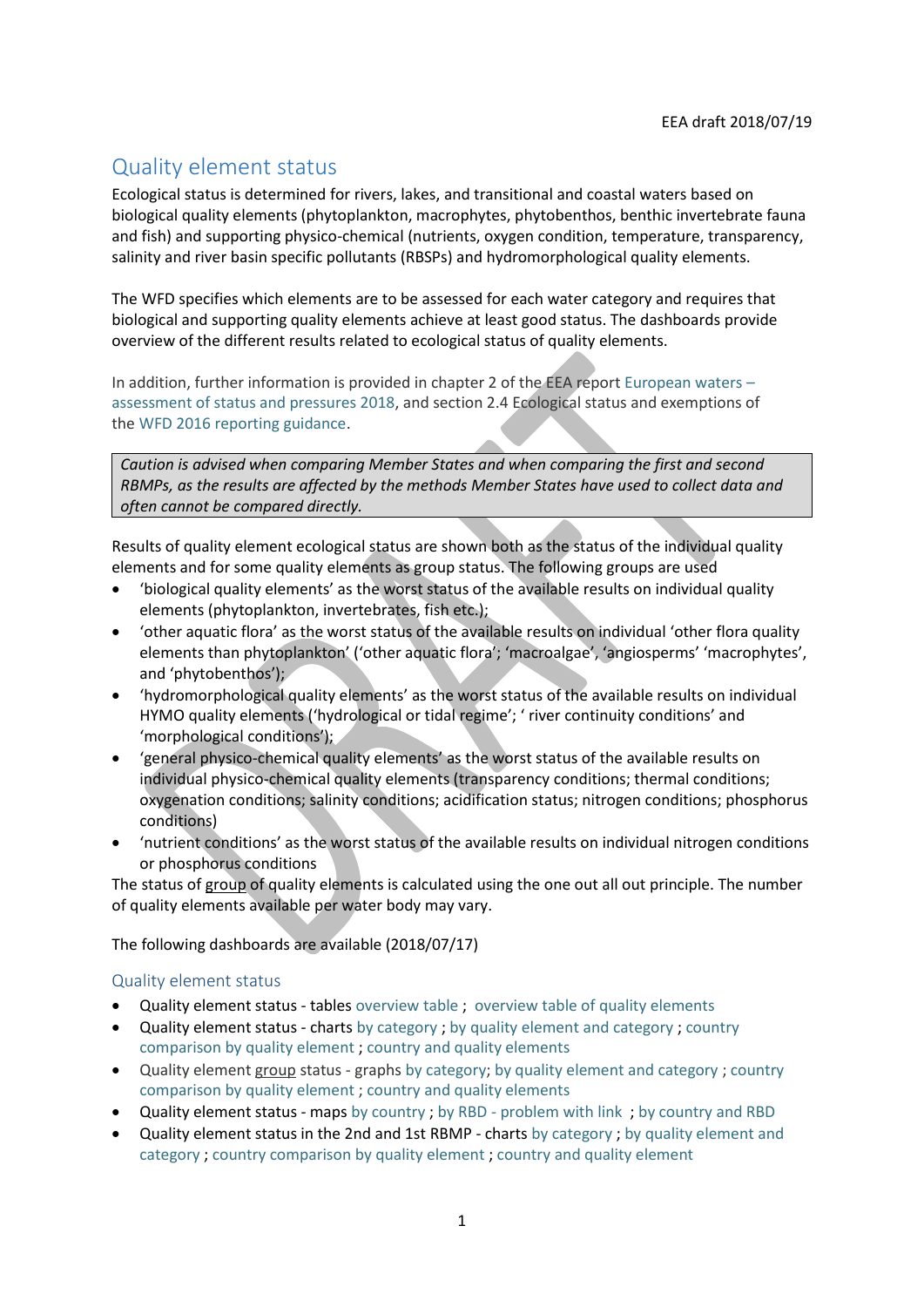- Quality element group status in the 2nd and 1st RBMP charts [by category](https://tableau.discomap.eea.europa.eu/t/Wateronline/views/WISE_SOW_QualityElementGroup_Status_Compare/SWB_QualityElementGroup_Group?iframeSizedToWindow=true&:embed=y&:showAppBanner=false&:display_count=no&:showVizHome=no) ; [by quality element](https://tableau.discomap.eea.europa.eu/t/Wateronline/views/WISE_SOW_QualityElementGroup_Status_Compare/SWB_QualityElementGroup_Category?iframeSizedToWindow=true&:embed=y&:showAppBanner=false&:display_count=no&:showVizHome=no)  [and category](https://tableau.discomap.eea.europa.eu/t/Wateronline/views/WISE_SOW_QualityElementGroup_Status_Compare/SWB_QualityElementGroup_Category?iframeSizedToWindow=true&:embed=y&:showAppBanner=false&:display_count=no&:showVizHome=no) ; [country comparison by quality element](https://tableau.discomap.eea.europa.eu/t/Wateronline/views/WISE_SOW_QualityElementGroup_Status_Compare/SWB_QualityElementGroup_Country?iframeSizedToWindow=true&:embed=y&:showAppBanner=false&:display_count=no&:showVizHome=no) ; [country and quality element](https://tableau.discomap.eea.europa.eu/t/Wateronline/views/WISE_SOW_QualityElementGroup_Status_Compare/SWB_QualityElementGroup_CategoryCountry?iframeSizedToWindow=true&:embed=y&:showAppBanner=false&:display_count=no&:showVizHome=no)
- Number of Quality Elements used in the assessment of the ecological status or potential charts [by category](https://tableau.discomap.eea.europa.eu/t/Wateronline/views/WISE_SOW_SWB_QEUsed/SWB_QEUsed_Category?iframeSizedToWindow=true&:embed=y&:showAppBanner=false&:display_count=no&:showVizHome=no) ; [country comparison](https://tableau.discomap.eea.europa.eu/t/Wateronline/views/WISE_SOW_SWB_QEUsed/SWB_QEUsed_Country?iframeSizedToWindow=true&:embed=y&:showAppBanner=false&:display_count=no&:showVizHome=no) ; [by country and category](https://tableau.discomap.eea.europa.eu/t/Wateronline/views/WISE_SOW_SWB_QEUsed/SWB_QEUsed_CategoryCountry?iframeSizedToWindow=true&:embed=y&:showAppBanner=false&:display_count=no&:showVizHome=no)
- Ecological status or potential calculated from quality elements chart[s by category](https://tableau.discomap.eea.europa.eu/t/Wateronline/views/WISE_SOW_EcologicalStatus_Calculated/SWB_EcologicalStatus_Calculated_Category?iframeSizedToWindow=true&:embed=y&:showAppBanner=false&:display_count=no&:showVizHome=no) ; [country](https://tableau.discomap.eea.europa.eu/t/Wateronline/views/WISE_SOW_EcologicalStatus_Calculated/SWB_EcologicalStatus_Calculated_Country?iframeSizedToWindow=true&:embed=y&:showAppBanner=false&:display_count=no&:showVizHome=no)  [comparison](https://tableau.discomap.eea.europa.eu/t/Wateronline/views/WISE_SOW_EcologicalStatus_Calculated/SWB_EcologicalStatus_Calculated_Country?iframeSizedToWindow=true&:embed=y&:showAppBanner=false&:display_count=no&:showVizHome=no) ; [by country and category](https://tableau.discomap.eea.europa.eu/t/Wateronline/views/WISE_SOW_EcologicalStatus_Calculated/SWB_EcologicalStatus_Calculated_CategoryCountry?iframeSizedToWindow=true&:embed=y&:showAppBanner=false&:display_count=no&:showVizHome=no)
- River basin specific pollutants (RBSP) tables [overview table](https://tableau.discomap.eea.europa.eu/t/Wateronline/views/WISE_SOW_FailingRBSP/SWB_FailingRBSP?:embed=y&:showAppBanner=false&:showShareOptions=true&:display_count=no&:showVizHome=no) ; [overview table2](https://tableau.discomap.eea.europa.eu/t/Wateronline/views/WISE_SOW_FailingRBSP/SWB_FailingRBSP_Europe?:embed=y&:showAppBanner=false&:showShareOptions=true&:display_count=no&:showVizHome=no) ; [other](https://tableau.discomap.eea.europa.eu/t/Wateronline/views/WISE_SOW_FailingRBSPOther/SWB_FailingRBSPOther?:embed=y&:showAppBanner=false&:showShareOptions=true&:display_count=no&:showVizHome=no)  [RBSPs](https://tableau.discomap.eea.europa.eu/t/Wateronline/views/WISE_SOW_FailingRBSPOther/SWB_FailingRBSPOther?:embed=y&:showAppBanner=false&:showShareOptions=true&:display_count=no&:showVizHome=no) ; [overview graph](https://tableau.discomap.eea.europa.eu/t/Wateronline/views/WISE_SOW_FailingRBSP/SWB_FailingRBSP_Europe_G?iframeSizedToWindow=true&:embed=y&:showAppBanner=false&:display_count=no&:showVizHome=no)

# Quality element status

There are two **table dashboards** presenting overview of quality element ecological status: [overview](https://tableau.discomap.eea.europa.eu/t/Wateronline/views/WISE_SOW_QualityElement/SWB_QualityElement?:embed=y&:showAppBanner=false&:showShareOptions=true&:display_count=no&:showVizHome=no)  [table](https://tableau.discomap.eea.europa.eu/t/Wateronline/views/WISE_SOW_QualityElement/SWB_QualityElement?:embed=y&:showAppBanner=false&:showShareOptions=true&:display_count=no&:showVizHome=no) and [overview table of quality elements](https://tableau.discomap.eea.europa.eu/t/Wateronline/views/WISE_SOW_QualityElement/SWB_QEGroup_QE_Europe?iframeSizedToWindow=true&:embed=y&:showAppBanner=false&:display_count=no&:showVizHome=no;)

## Main features

- The [overview table](https://tableau.discomap.eea.europa.eu/t/Wateronline/views/WISE_SOW_QualityElement/SWB_QualityElement?:embed=y&:showAppBanner=false&:showShareOptions=true&:display_count=no&:showVizHome=no) presents the ecological status by quality element. The table start default by biological quality and all four categories, but the filters can be used to select other quality element groups or a specific category.
- $\bullet$  The table starts by default with number of water bodies and by percentage and with 2<sup>nd</sup> RBMPs. The filter 'measure' can change the results to by size (length in km and area in km<sup>2</sup>) and the filter RBMP can change the results to 1<sup>st</sup> RBMPs.
- The table is by default without unknown but by selecting unknown in the filter 'quality element status' extra columns are added to the table.
- By selecting a specific quality element, for example, 'benthic invertebrates' the status by individual Member States can be compared.
- Moving the mouse to NUT0 (column with Member States) a [+] will appear and clicking on [+] will drill down to RBDs. On euRBDCode column a new [+] will appear, and by clicking on [+] it will drill down to sub-units. If a RBD has not identified sub-units RBDcode and SubunitCode are generally equal.
- Selecting 'high' and 'good' in the filter 'ecological status' all quality element status should by definition of One-out-all-out also have high and good status, however, there are some water bodies with quality element status 'less than good' and overall ecological status high or good.
- The table [overview table of quality elements](https://tableau.discomap.eea.europa.eu/t/Wateronline/views/WISE_SOW_QualityElement/SWB_QEGroup_QE_Europe?iframeSizedToWindow=true&:embed=y&:showAppBanner=false&:display_count=no&:showVizHome=no;) presents per group of quality elements and by individual quality elements overviews of the number of Member States, categories, number of water bodies, and size (km/km<sup>2</sup>). The top table shows the group overview, while the bottom table show the overview by individual quality elements. Results are based on quality elements with known ecological status.
- Selecting a specific category, for example 'rivers', will present the overview of number of countries using the specific quality element. Selecting a specific country will provide overview of the quality elements used by the specific country (only the lower table is changed and (\*) row present the total number of water bodies for the country and category).

Ecological status of quality elements is also presented in by two times four **chart dashboards**

- Quality element status [by category](https://tableau.discomap.eea.europa.eu/t/Wateronline/views/WISE_SOW_QualityElement_Status/SWB_QualityElement?iframeSizedToWindow=true&:embed=y&:showAppBanner=false&:display_count=no&:showVizHome=no) ; [by quality element and category](https://tableau.discomap.eea.europa.eu/t/Wateronline/views/WISE_SOW_QualityElement_Status/SWB_QualityElement_Category?iframeSizedToWindow=true&:embed=y&:showAppBanner=false&:display_count=no&:showVizHome=no) ; [country comparison by](https://tableau.discomap.eea.europa.eu/t/Wateronline/views/WISE_SOW_QualityElement_Status/SWB_QualityElement_Country?iframeSizedToWindow=true&:embed=y&:showAppBanner=false&:display_count=no&:showVizHome=no)  [quality element;](https://tableau.discomap.eea.europa.eu/t/Wateronline/views/WISE_SOW_QualityElement_Status/SWB_QualityElement_Country?iframeSizedToWindow=true&:embed=y&:showAppBanner=false&:display_count=no&:showVizHome=no) and [country and quality elements](https://tableau.discomap.eea.europa.eu/t/Wateronline/views/WISE_SOW_QualityElement_Status/SWB_QualityElement_CategoryCountry?iframeSizedToWindow=true&:embed=y&:showAppBanner=false&:display_count=no&:showVizHome=no)
- Quality element group status [by category;](https://tableau.discomap.eea.europa.eu/t/Wateronline/views/WISE_SOW_QualityElementGroup_Status/SWB_QualityElementGroup?iframeSizedToWindow=true&:embed=y&:display_count=no&:showAppBanner=false&:showVizHome=no;) [by quality element and category;](https://tableau.discomap.eea.europa.eu/t/Wateronline/views/WISE_SOW_QualityElementGroup_Status/SWB_QualityElementGroup_Category?iframeSizedToWindow=true&:embed=y&:showAppBanner=false&:display_count=no&:showVizHome=no) [country](https://tableau.discomap.eea.europa.eu/t/Wateronline/views/WISE_SOW_QualityElementGroup_Status/SWB_QualityElementGroup_Country?iframeSizedToWindow=true&:embed=y&:showAppBanner=false&:display_count=no&:showVizHome=no)  [comparison by quality element;](https://tableau.discomap.eea.europa.eu/t/Wateronline/views/WISE_SOW_QualityElementGroup_Status/SWB_QualityElementGroup_Country?iframeSizedToWindow=true&:embed=y&:showAppBanner=false&:display_count=no&:showVizHome=no) an[d country and quality elements](https://tableau.discomap.eea.europa.eu/t/Wateronline/views/WISE_SOW_QualityElementGroup_Status/SWB_QualityElementGroup_CategoryCountry?iframeSizedToWindow=true&:embed=y&:showAppBanner=false&:display_count=no&:showVizHome=no)

and by three map dashboards [by country](https://tableau.discomap.eea.europa.eu/t/Wateronline/views/WISE_SOW_SWB_QualityElement_Status_Maps/SWB_QualityElement_NUTS0?iframeSizedToWindow=true&:embed=y&:showAppBanner=false&:display_count=no&:showVizHome=no); by RBD - [problem with link](https://tableau.discomap.eea.europa.eu/t/Wateronline/views/WISE_SOW_SWB_QualityElement_Status_Maps/SWB_QualityElement_Status_RBD?iframeSizedToWindow=true&:embed=y&:showAppBanner=false&:display_count=no&:showVizHome=no;); [by country and RBD.](https://tableau.discomap.eea.europa.eu/t/Wateronline/views/WISE_SOW_SWB_QualityElement_Status_Maps/SWB_QualityElement_Country?iframeSizedToWindow=true&:embed=y&:showAppBanner=false&:display_count=no&:showVizHome=no)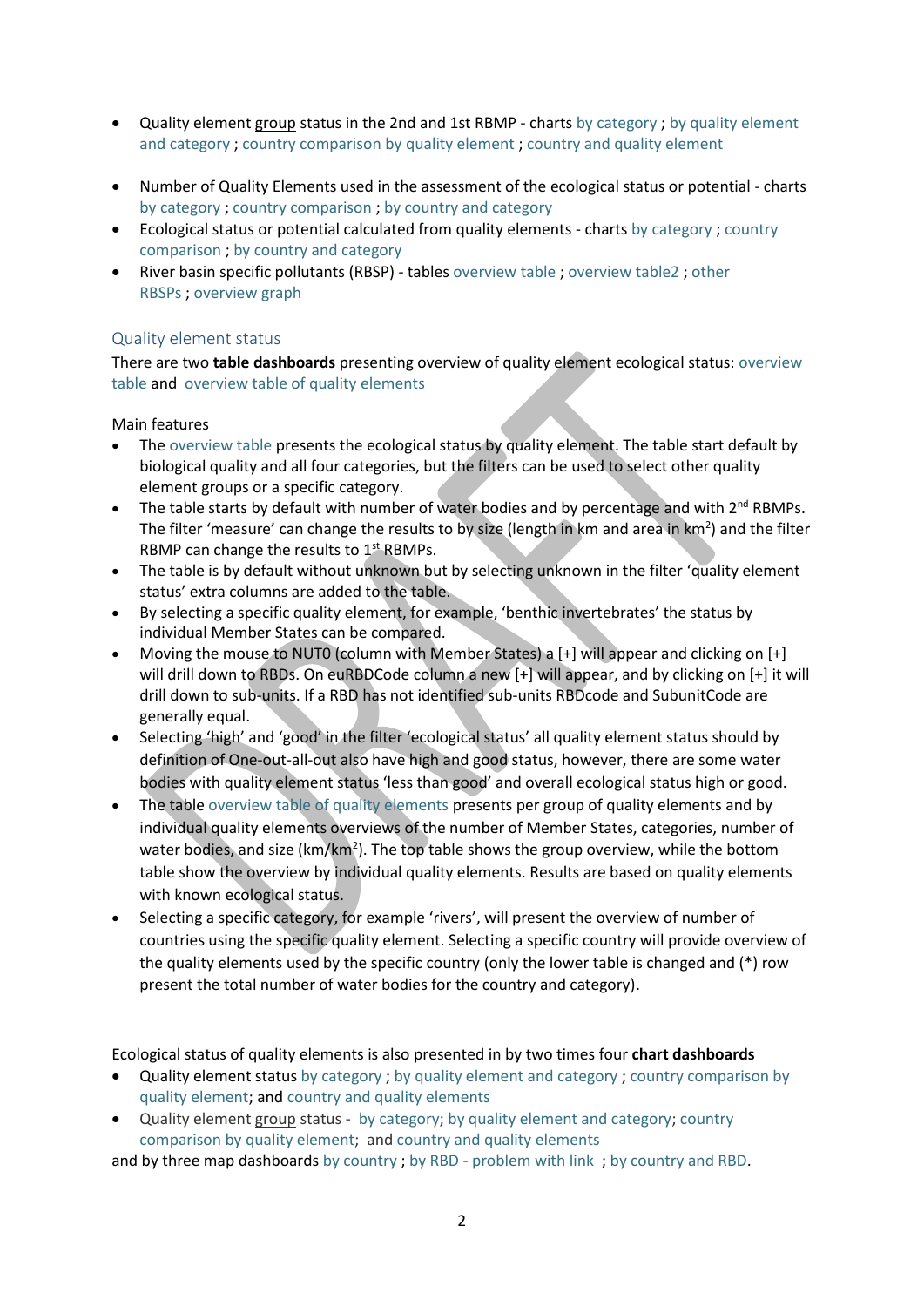#### Main features

The difference between the charts on quality element status and quality element group status is illustrated by the below diagrams.



- $\circ$  The results for QE group status has a bar with the overall biological quality elements ecological status, calculated as the worst status of the available BQEs.
- o Both diagrams have similar results for QE1-3 Benthic Invertebrates, QE1-4 Fish and QE1- 1 Phytoplankton; however, the diagrams differ for QE1-2 – the first diagram has individual bars for five different QE1-2 ('other aquatic flora'; 'macroalgae', 'angiosperms', 'macrophytes' and 'phytobenthos') while the second group status has one bar for 'QE1-2 other aquatic flora' calculated as the worst status of the available above five QE1-2 status.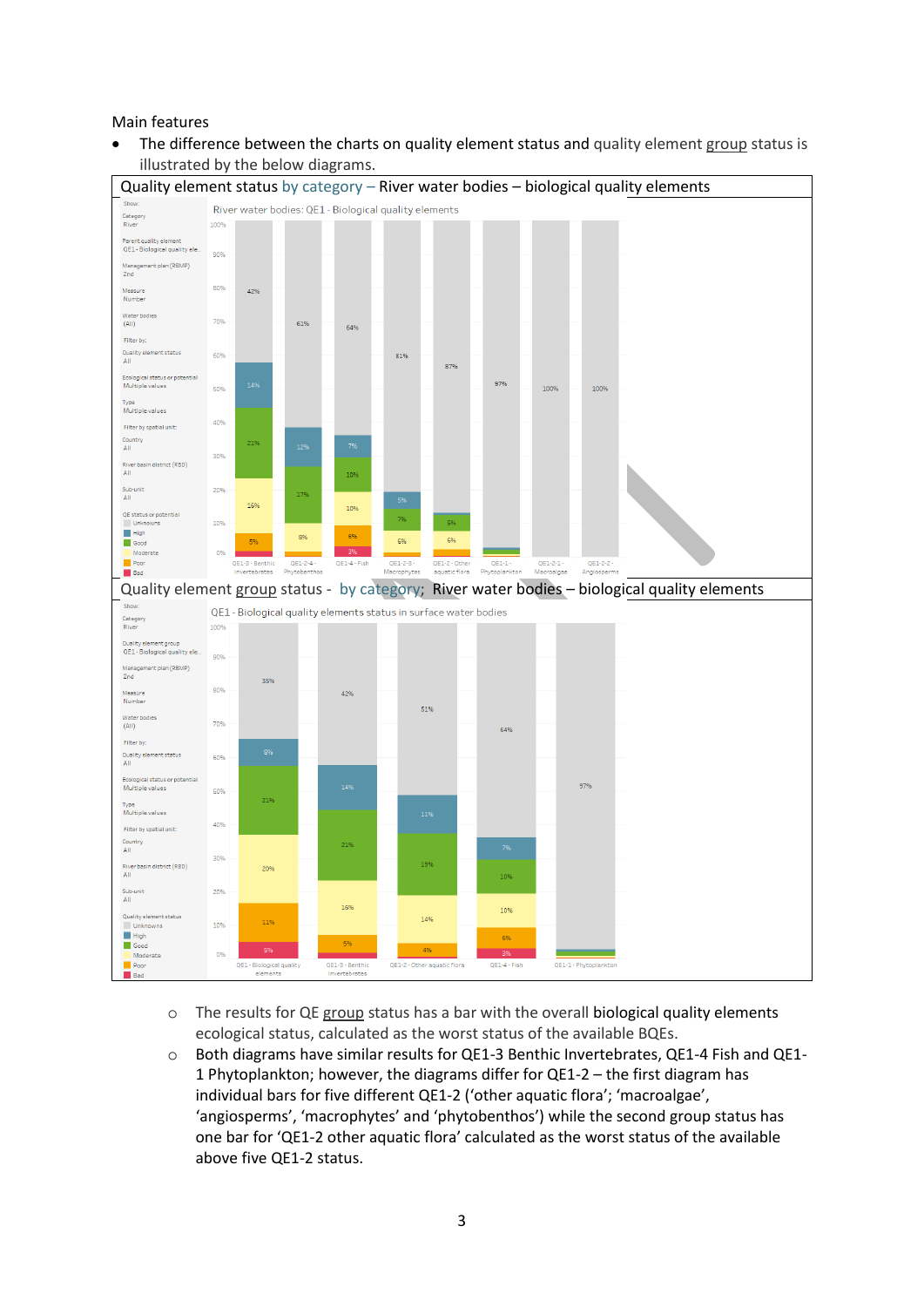- $\circ$  For hydromorphological and physico-chemical supporting quality element the main difference is that the group status gas an overall hydromorphological and physicochemical status. In addition, an extra nutrient condition status combining nitrogen and phosphorus QEs is available in the group status.
- In general, the group status takes into account differences in Member States reporting of 'other aquatic flora' and makes it possible to illustrate overall group status (biological quality elements, hydromorphological and physico-chemical quality elements).
- On all chart dashboards water bodies with unknown quality element status can be excluded by click on the unknown in the legend.

# Comparison of quality element ecological status in the 2nd and 1st RBMPs

Similar to the above two times four dashboards presents results on quality element and quality element group status in the  $2^{nd}$  and  $1^{st}$  RBMP

- Quality element status in the  $2^{nd}$  and  $1^{st}$  RBMP charts [by category](https://tableau.discomap.eea.europa.eu/t/Wateronline/views/WISE_SOW_QualityElement_Status_Compare/SWB_QualityElement_Group?iframeSizedToWindow=true&:embed=y&:showAppBanner=false&:display_count=no&:showVizHome=no); by quality element and [category](https://tableau.discomap.eea.europa.eu/t/Wateronline/views/WISE_SOW_QualityElement_Status_Compare/SWB_QualityElement_Category?iframeSizedToWindow=true&:embed=y&:showAppBanner=false&:display_count=no&:showVizHome=no) ; [country comparison by quality element](https://tableau.discomap.eea.europa.eu/t/Wateronline/views/WISE_SOW_QualityElement_Status_Compare/SWB_QualityElement_Country?iframeSizedToWindow=true&:embed=y&:showAppBanner=false&:display_count=no&:showVizHome=no) ; [country and quality element](https://tableau.discomap.eea.europa.eu/t/Wateronline/views/WISE_SOW_QualityElement_Status_Compare/SWB_QualityElement_CategoryCountry?iframeSizedToWindow=true&:embed=y&:showAppBanner=false&:display_count=no&:showVizHome=no)
- **•** Quality element group status in the  $2^{nd}$  and  $1^{st}$  RBMP charts [by category](https://tableau.discomap.eea.europa.eu/t/Wateronline/views/WISE_SOW_QualityElementGroup_Status_Compare/SWB_QualityElementGroup_Group?iframeSizedToWindow=true&:embed=y&:showAppBanner=false&:display_count=no&:showVizHome=no); by quality element [and category](https://tableau.discomap.eea.europa.eu/t/Wateronline/views/WISE_SOW_QualityElementGroup_Status_Compare/SWB_QualityElementGroup_Category?iframeSizedToWindow=true&:embed=y&:showAppBanner=false&:display_count=no&:showVizHome=no) ; [country comparison by quality element](https://tableau.discomap.eea.europa.eu/t/Wateronline/views/WISE_SOW_QualityElementGroup_Status_Compare/SWB_QualityElementGroup_Country?iframeSizedToWindow=true&:embed=y&:showAppBanner=false&:display_count=no&:showVizHome=no) ; [country and quality element](https://tableau.discomap.eea.europa.eu/t/Wateronline/views/WISE_SOW_QualityElementGroup_Status_Compare/SWB_QualityElementGroup_CategoryCountry?iframeSizedToWindow=true&:embed=y&:showAppBanner=false&:display_count=no&:showVizHome=no)

## Main features

- See above on the difference between quality element status and quality element group status.
- The filters (left panel) may be used to select the results presented. By default is presented the number of water bodies, but in the Measure filter results can be changed by size (length in km of rivers and area of other surface water body categories).
- The filter 'Water bodies' makes it possible to select only the water bodies that were unchanged from 1<sup>st</sup> to 2<sup>nd</sup> RBMPs; this filter will exclude countries with the majority of surface water bodies redelineated from 1<sup>st</sup> to 2<sup>nd</sup> RBMPs.
- Water bodies with unknown ecological status may be excluded by clicking on 'Unknown' in the legend.
- Clicking on for example 'bad' in 1st RBMPs in (\*) will illustrate the status of these water bodies in the 2nd RBMPs. 'Ctrl' clicking on 'high' and 'good' will illustrate how many water bodies are still in high/good in 2nd RBMPs and how many water bodies that have deteriorated.
- A special feature is 'Ctrl' clicking in 'high', 'good', 'moderate', 'poor' and 'bad' in 1st RBMPs and excluding unknowns in legend will illustrate the ecological status of water bodies with known status in 1st and 2nd RBMPs. Filter 'Water bodies' should also be set to 'unchanged'.
- Caution is advised when comparing the first and second RBMPs, as the results are affected by the methods Member States have used to collect data and often cannot be compared directly.
- In the first RBMPs Member States did only report details on biological quality element status, but only aggregated status for supporting hydromorphology and physico-chemical quality element status.

# Number of quality elements used in the assessment of the ecological status

Three **chart dashboards** present number of quality elements used in the assessment of the ecological status: [by category;](https://tableau.discomap.eea.europa.eu/t/Wateronline/views/WISE_SOW_SWB_QEUsed/SWB_QEUsed_Category?iframeSizedToWindow=true&:embed=y&:showAppBanner=false&:display_count=no&:showVizHome=no) [country comparison;](https://tableau.discomap.eea.europa.eu/t/Wateronline/views/WISE_SOW_SWB_QEUsed/SWB_QEUsed_Country?iframeSizedToWindow=true&:embed=y&:showAppBanner=false&:display_count=no&:showVizHome=no) and [by country and category.](https://tableau.discomap.eea.europa.eu/t/Wateronline/views/WISE_SOW_SWB_QEUsed/SWB_QEUsed_CategoryCountry?iframeSizedToWindow=true&:embed=y&:showAppBanner=false&:display_count=no&:showVizHome=no)

Main features

 Remark that the ecological status filter by default is set to water bodies with known ecological status. Adding unknown in this filter will present the proportion of water bodies with quality element status.